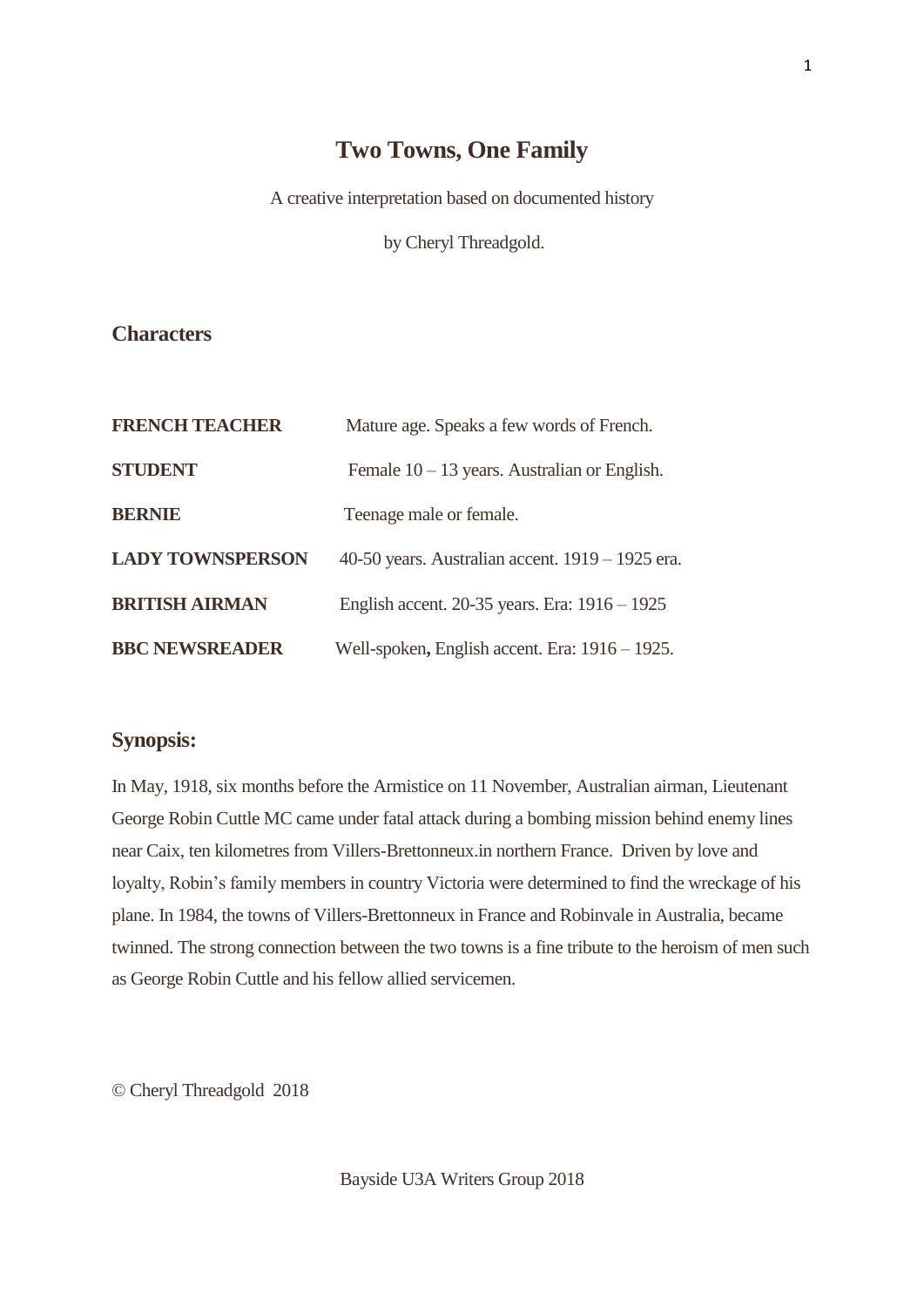# **Two Towns, One Family**

(a radio play written by Cheryl Threadgold)

|                                     | Scene 1. French Class in Australian Junior School.<br><b>Modern Day.</b>  |
|-------------------------------------|---------------------------------------------------------------------------|
| <b>AUDIO:</b>                       | Student chatter in background which stops when teacher speaks.            |
| <b>TEACHER:</b>                     | Bonjour les étudiant! Time for lessons. Hands up please for first         |
|                                     | question about France.                                                    |
| <b>STUDENT:</b>                     | (CALLS OUT) Bonjour, Madame. Can you please tell us about Villers         |
|                                     | Bretonneux?                                                               |
| <b>TEACHER:</b>                     | (ENTHUSIASTICALLY WITH FRENCH ACCENT) Oui. Villers                        |
|                                     | Bretonneux is a town in Northern France. Since 1984, a road sign proudly  |
|                                     | tells visitors that its twin town is 'Robinvale', in Australia.           |
| <b>STUDENT:</b>                     | Why does it have a twin town?                                             |
| <b>TEACHER:</b>                     | Well, the people of Villers Bretonneux never forgot the kind support      |
|                                     | given by Australian, British and Canadian soldiers during the first World |
|                                     | War. Hotels and streets are named after Australian cities, and Rue de     |
|                                     | Melbourne runs through the town's centre. The Australian flag and the     |
|                                     | French Tricolor fly side by side at a huge war memorial. And at the local |
|                                     | primary school, both flags stand together in a classroom.                 |
| <b>STUDENT:</b>                     | Where is Robinvale?                                                       |
| <b>TEACHER:</b>                     | Use your laptop. Search for it                                            |
| <b>AUDIO:</b> Keys typing on laptop |                                                                           |
| <b>STUDENT:</b>                     | Umm  here it is. (READS FROM SCREEN) Robinvale. Robinvale is              |
|                                     | in Australia, in north-western Victoria. A bridge connects Robinvale to   |
|                                     | Euston on the other side of the Murray River.                             |
| <b>TEACHER:</b>                     | The village centre in Villers Bretonneux is named Robinvale.              |
| <b>STUDENT:</b>                     | (READING LAPTOP SCREEN) And Robinvale has a Caix Square.                  |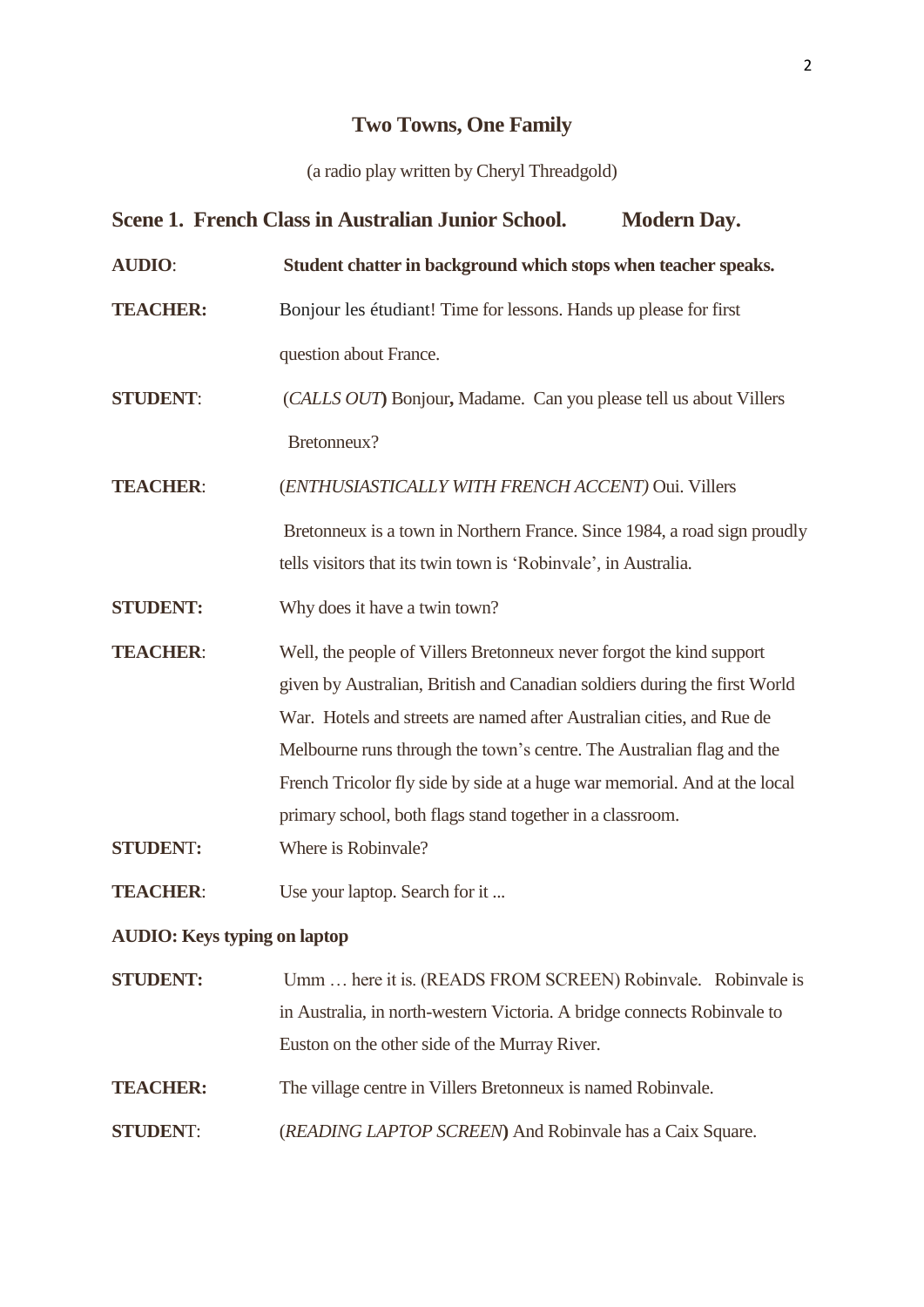| <b>TEACHER:</b> | The Robinvale Euston Regional War Memorial Park also commemorates                                                  |
|-----------------|--------------------------------------------------------------------------------------------------------------------|
|                 | the special connection between Robinvale and Villers Bretonneux.                                                   |
| <b>STUDENT:</b> | The website talks of (READS CAREFULLY) Lieutenant George Robin<br>Cuttle MC. Does that stand for 'Military Cross'? |
| <b>TEACHER:</b> | Yes. Robinvale Square in Villers Bretonneux pays tribute to                                                        |
|                 | (CLEARLY ARTICULATES NAME) Robin  Cuttle MC                                                                        |

## **Scene 2. BBC Radio News 1917**

#### **AUDIO: Crackly Wireless**

## **BRITISH NEWSREADER:**

Today, 12<sup>th</sup> of May, 1917, Australian airman Lieutenant George Robin Cuttle was decorated with the Military Cross at Buckingham Palace by His Majesty, King George V. The citation read: 'He displayed great courage and determination in endeavouring to relieve a wounded observations officer under intense fire. He sent back information by lamp signal from time to time and was on duty continuously for some twenty hours'.

#### **Scene 3. 2018. A Melbourne Loungeroom**

**BERNIE:** It's over 100 years now since World War One ended. Mum talks about my great great-grandfather, Angus, returning home from that war and becoming a share farmer on the Bumbang Estate, on the banks of the Murray River. Mr Herbert Cuttle and his wife Margaret were owners of the Bumbang Homestead. Mum says that years later my great great grandfather would relate the heroic, yet sad story of Mr and Mrs Cuttle's second son, George Robin Cuttle, and of the family's unswerving determination to find their missing son. And how the town became named Robinvale.

#### **AUDIO: Outdoor effects – Birds**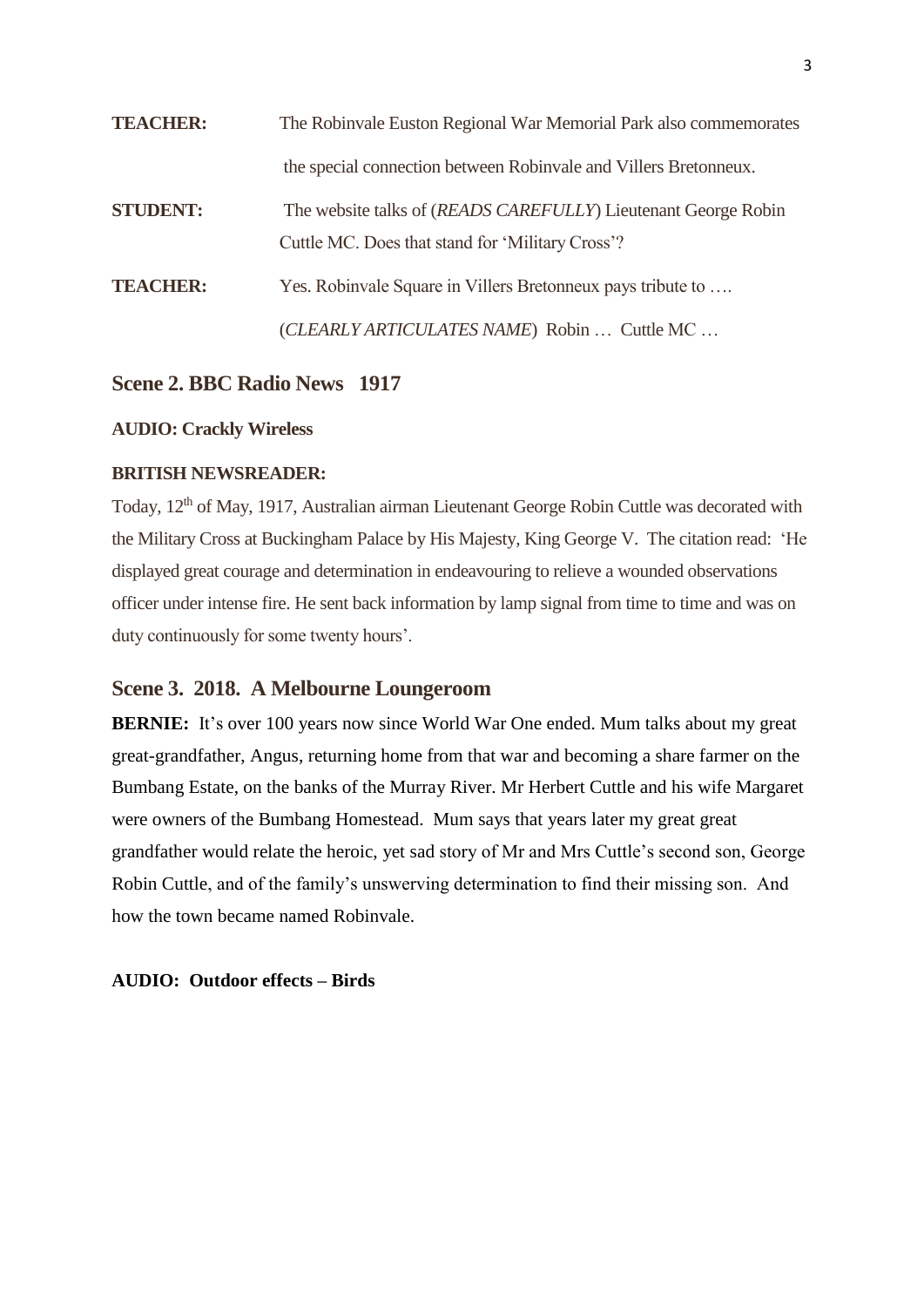#### **Scene 4. 1919. Robinvale, Australia**

**LADY TOWNSPERSON:** We were so thrilled up here when Robin got his Military Cross. (*IN AWE)* Fancy him going to *Buckingham Palac*e! (*MATTER OF FACT*) The Cuttle family purchased the college lease property here known as "The Cliffs", just across the Murray River from Euston. Their son George, better known as 'Robin', left Caulfield Grammar school at the age of 16 to manage the grazing and cropping property.

*(SIGHS*) Then World War 1 broke out and Robin enlisted in the Australian Imperial Force., but he was rejected by the doctor … allegedly for his eyesight. (*CONFIDENTIALLY*) But we thought it was due to his size. You see, Robin was tall, 6 foot 6 inches, and weighed over 220 pounds! *(PROUDLY*) But that boy was *determined* to join the forces, and was advised to sail for England and try for the Royal

Flying Corps.

(*REMEMBERING*) He was such a good boy – loved his farm, and waited for a severe drought to improve before finally sailing on 29<sup>th</sup> November, 1915.

## **Scene 5. 1919. England.**

**BRITISH AIRMAN:** Robin was gazetted as a second Lieutenant in the Royal Field Artillery in the special Reserve of Officers in July,1916. He obtained a commission in the Artillery to gain Gunnery experience and a transfer to the Royal Flying Corps. However, the Royal Flying Corps rejected Robin for being too tall and heavy for the flying machines. So, he rejoined the Royal Field Artillery and, at age 20, left for the Somme in France.

#### **Scene 6. 1919. Robinvale, Australia**

LADY TOWNSPERSON: Robin's mother told us about his letters. We said it wouldn't be too long before the war would be over and he would be back home again.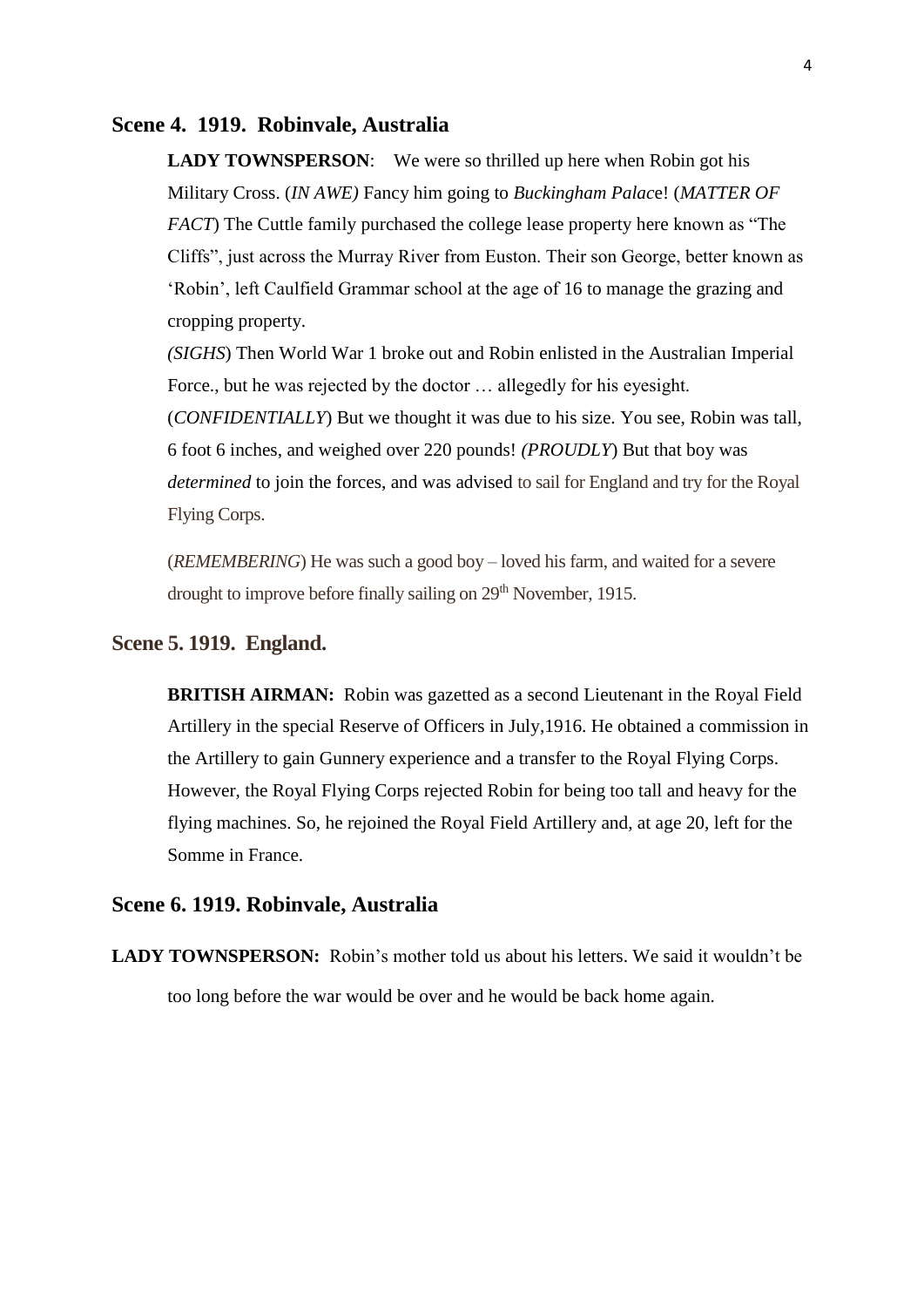#### **Scene 7. 1919. England.**

#### **BRITISH AIRMAN:**

Lieutenant George Robin Cuttle was acting Captain with the Royal Field Artillery in the 'glorious 9<sup>th</sup>' being attached to the Royal Scots. He returned to France on the 15<sup>th</sup> May, 1917 and fought in the Battle of Arras, and according to his war record, "assisted in the working of captured enemy guns".

But Cuttle wanted to fly, so while waiting to transfer to the Royal Flying Corps, he continued training. He was tall, nicknamed 'Tiny' by fellow officers, and took every opportunity to fly, visiting Hendon and other airfields.

In late 1917, conditions for entry into the Royal Flying Corps changed, and Cuttle joined as an observer on photo reconnaissance flights and bombing missions.

#### **Scene 8. 1919. Robinvale, Australia.**

#### **LADY TOWNSPERSON:**

Robin wrote to his mother that he was the only observer with the squadron who used two Lewis guns joined together. This was because as they were heavier, the others were not strong enough to move them about in the confined space of a cockpit while flying.

## **Scene 9. 1919. England**

**BRITISH AIRMAN:** Cuttle's pilot was a Canadian, Lieutenant Leckie, and their plane was named 'Tuff Guys.' They were a successful team, bringing down a number of enemy planes.

(SERIOUS) However, their luck ran out on  $9<sup>th</sup>$  May, 1918. They were attacked when returning from a successful bombing raid on ammunition trains in the German occupied French town of Peronne.

Robin's best chum Victor Dreschfeld, was also on the bombing raid and wrote " … the formation was attacked by a vastly superior number of Hun triplanes, five of which were brought down during the fight. Cuttle's machine was seen to go down, apparently well under control …"

Another artillery friend wrote "Tiny put up a grand fight bringing down two machines before he received his fatal wound".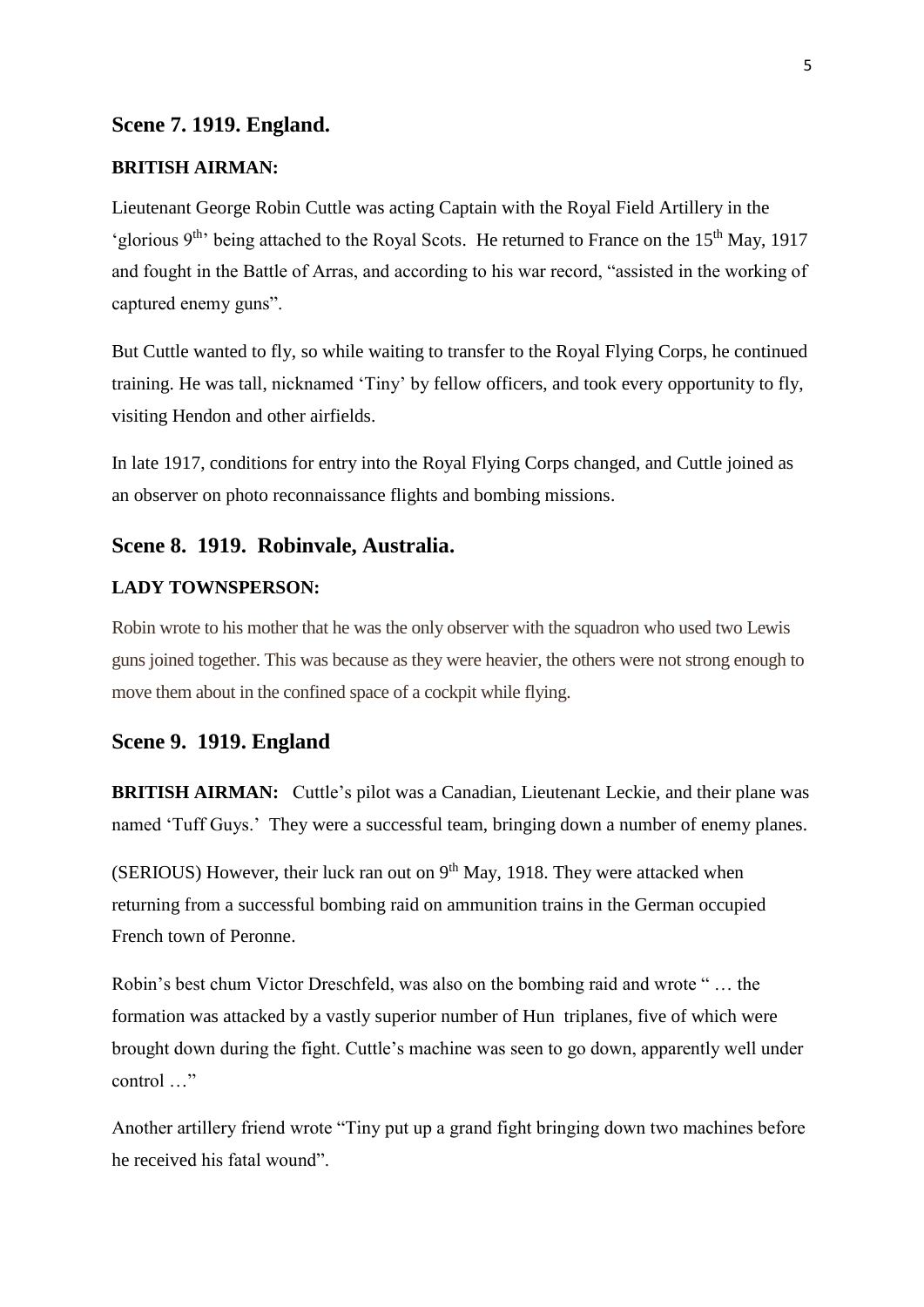#### **Scene 10. 1919. Robinvale, Australia.**

#### **LADY TOWNSPERSON:**

When news came through that Robin Cuttle was missing in action, it was a terrible time for the Cuttles and our whole district. The Armistice was announced on 11 November, 1918 and at last we had peace. But poor Mr and Mrs Cuttle were devastated. Not only was their 22 year-old son missing, but searches in France failed to find any sign of the wreckage.

## **Scene 11. 2018. Melbourne Lounge Room**

#### **BERNIE:**

My great great grandfather writes in his diary that after the War, the Cuttle family was determined to find their beloved son and brother. He says Mrs Margaret Cuttle and her daughter travelled all the way to France in 1923 to search for him. French locals and members of the 49<sup>th</sup> Squadron led them to a crater in a field near Caix, 10 kilometres from Villers-Bretonneux. It was thought the wreckage indicated there had been a bomb still aboard the DH-9 when the machine crashed. Robin's plane had been found, but after much searching, they could not find his body.

## **Scene 12. 1925. Robinvale, Australia LADY TOWNSPERSON:**

Seven years on, it is hard to believe that Robin Cuttle is gone. He would be so proud of his mother and sister travelling all that way to France to find his plane when others could not.

Once the railway reached us last year, there was a special opening of the Cuttles' land sale at the new railway station. Robin's mother embroidered a piece of hessian with flowers and the words 'Robin Vale', meaning 'Farewell Robin'. This greeted the special train from Bendigo carrying prospective buyers to the land auction of their new township on the 23<sup>rd</sup> October, 1924. And so Robinvale took its name.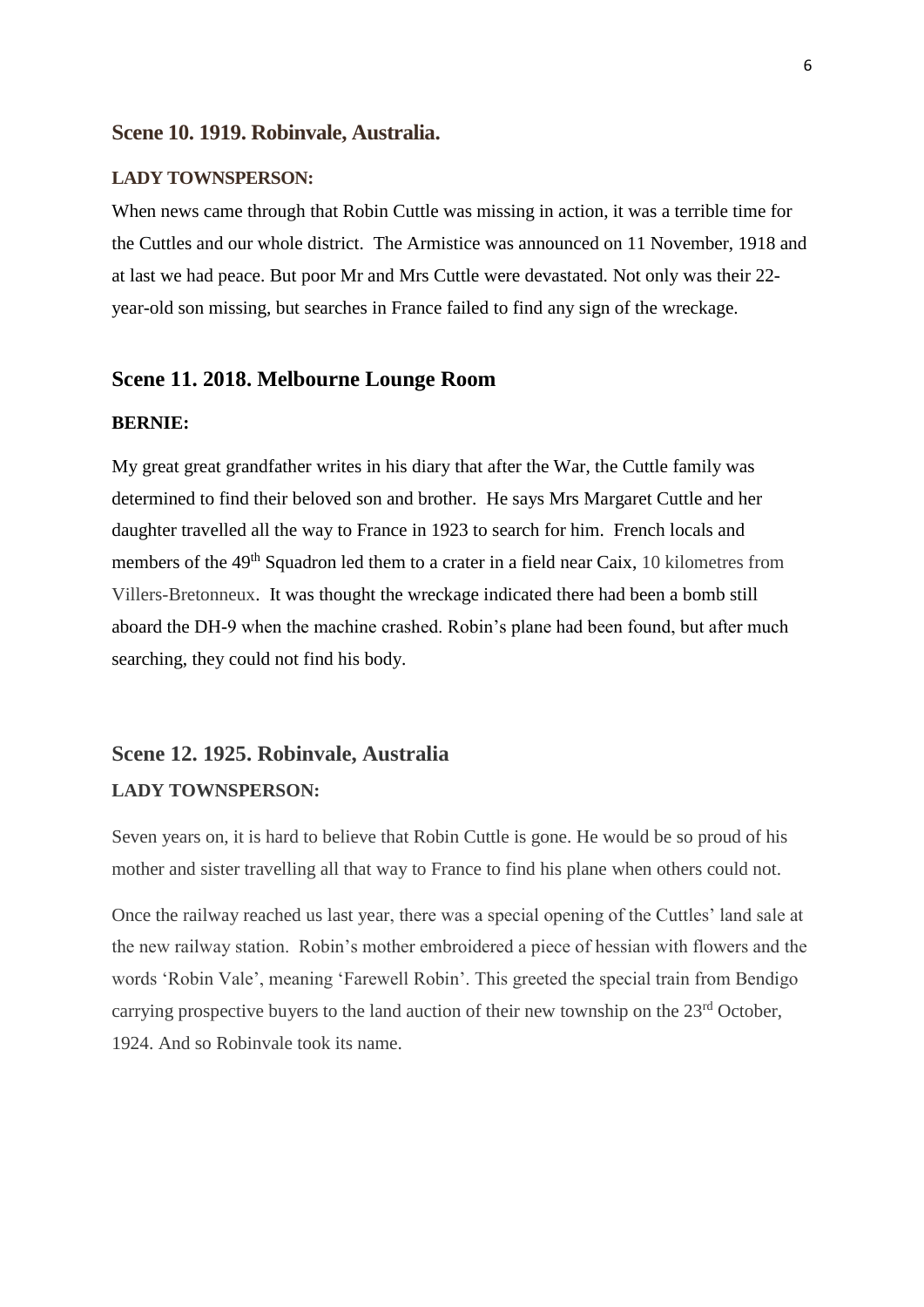### **Scene 13. 1925. England**

**BRITISH AIRMAN:** The Arras Flying Services Memorial in France commemorates the 1000 airmen (including Robin), of the Royal Naval Air Service, the RFC, and the RAF who lost their lives on the Western Front, and who have no known grave.

## **Scene 14. 2018. Melbourne Lounge Room**

**BERNIE: (**POSITIVE) The Cuttle family commissioned three fine stained-glass windows as a lasting memorial to their son, George Robin Cuttle, MC. These memorial windows were relocated to St Peter's Anglican Church in Robinvale in 2009. When the towns of Villers Bretonneux and Robinvale became twinned in 1984, the Cuttle family donated Robin's uniform to the Villers Bretonneux Museum, which is located above the village school.

## **Scene 15. 2018. Junior School French Class**

| <b>STUDENT:</b> | Madame, what is an 'Armistice'?                                      |
|-----------------|----------------------------------------------------------------------|
| <b>TEACHER:</b> | It is an agreement between those at war that fighting will stop.     |
| <b>STUDENT:</b> | So, if the Armistice had happened six months earlier in 1918,        |
|                 | Robin Cuttle could have gone safely home to his family?              |
| <b>TEACHER:</b> | Oui. Such is the tragedy of war.                                     |
| <b>STUDENT:</b> | I hope <i>I</i> never experience war and have to leave my family. We |
|                 | need peace.                                                          |
| <b>TEACHER:</b> | Peace, paix, - one of the most precious words in any language. In a  |
|                 | war, peace comes at a price for many.                                |
| <b>STUDENT:</b> | The suffering from a war has united two towns and one family.        |